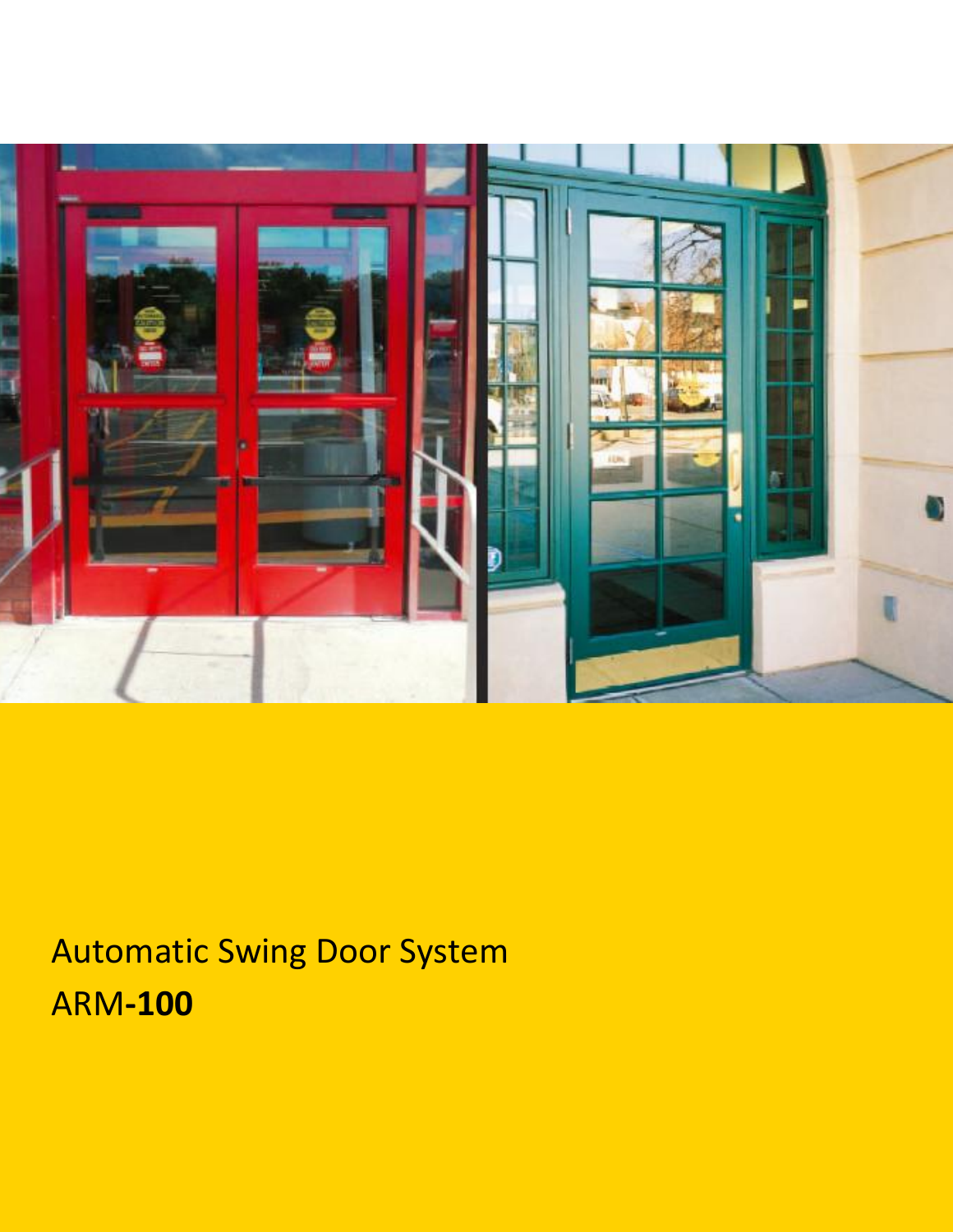

*Automatic swing door operator, ARM-100, is engineered to provide an effective and cost efficient solutions to provide automation to virtually any new or existing swing door.* 



 *Operates as a manual door with the option of activation from varies application:*

- *Push Button*
- *Wall-switch*
- *Card reader*
- *Touch free system*

**Swing Door Operator in Commercial Application** 





**Automatic Door Controls Swing Door Operator in Hospital Application**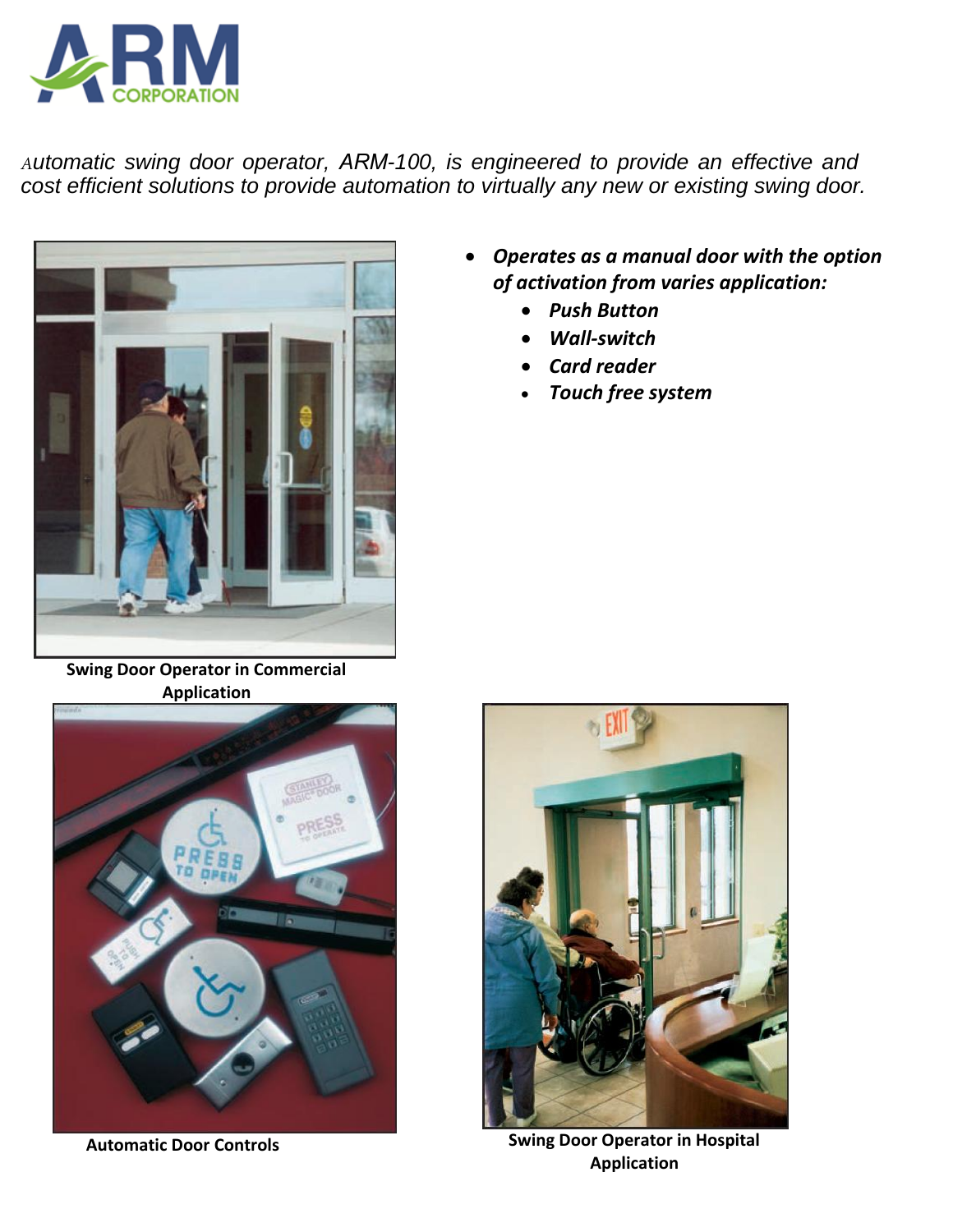

### **Technical details and Specifications**

| Power Required                | <b>220V</b>                        |
|-------------------------------|------------------------------------|
| <b>Power Consumption</b>      | 50W                                |
| Maximum Door Weight           | 100kg (See below efficiency table) |
| Maximum Door Width            | 1200mm                             |
| Opening Time (Adjustable)     | $3s - 7s$                          |
| Hold Open Time (Adjustable)   | $1s - 30s$                         |
| Max. Door Frame Depth         | 450mm                              |
| Max. Opening Angle            | $120^\circ$                        |
| Optimum operation temperature | $-20^{\circ}$ C - 50 $^{\circ}$ C  |
| <b>Operator Weight</b>        | 6.5kg                              |
| <b>Operator Dimension</b>     |                                    |
| Length                        | 515 <sub>mm</sub>                  |
| Width                         | 90 <sub>mm</sub>                   |
| Height                        | 95 <sub>mm</sub>                   |

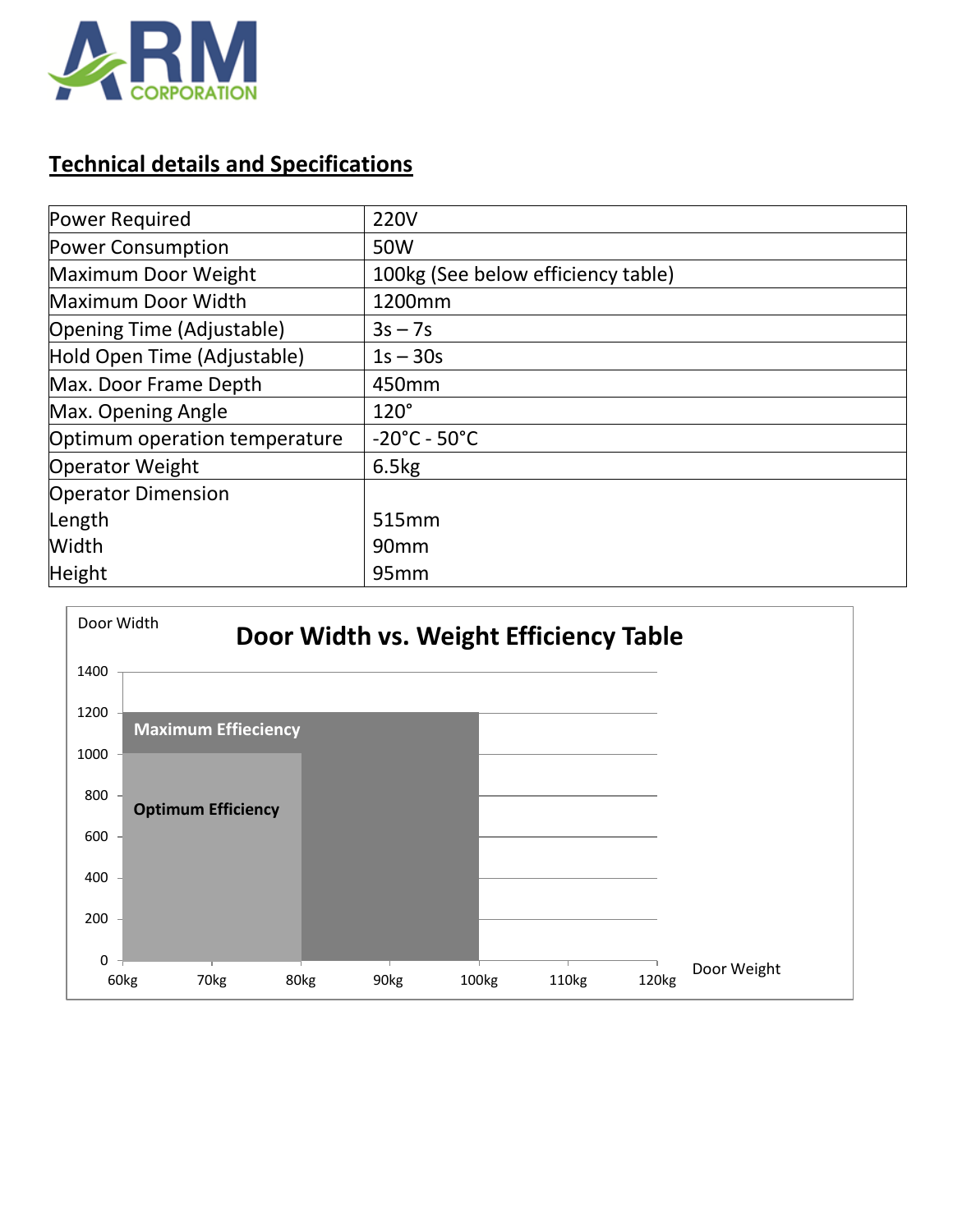

#### **Installation of Base Mounting Plate MOUNTING MOUNTING MOUNTING OF ARM-100**

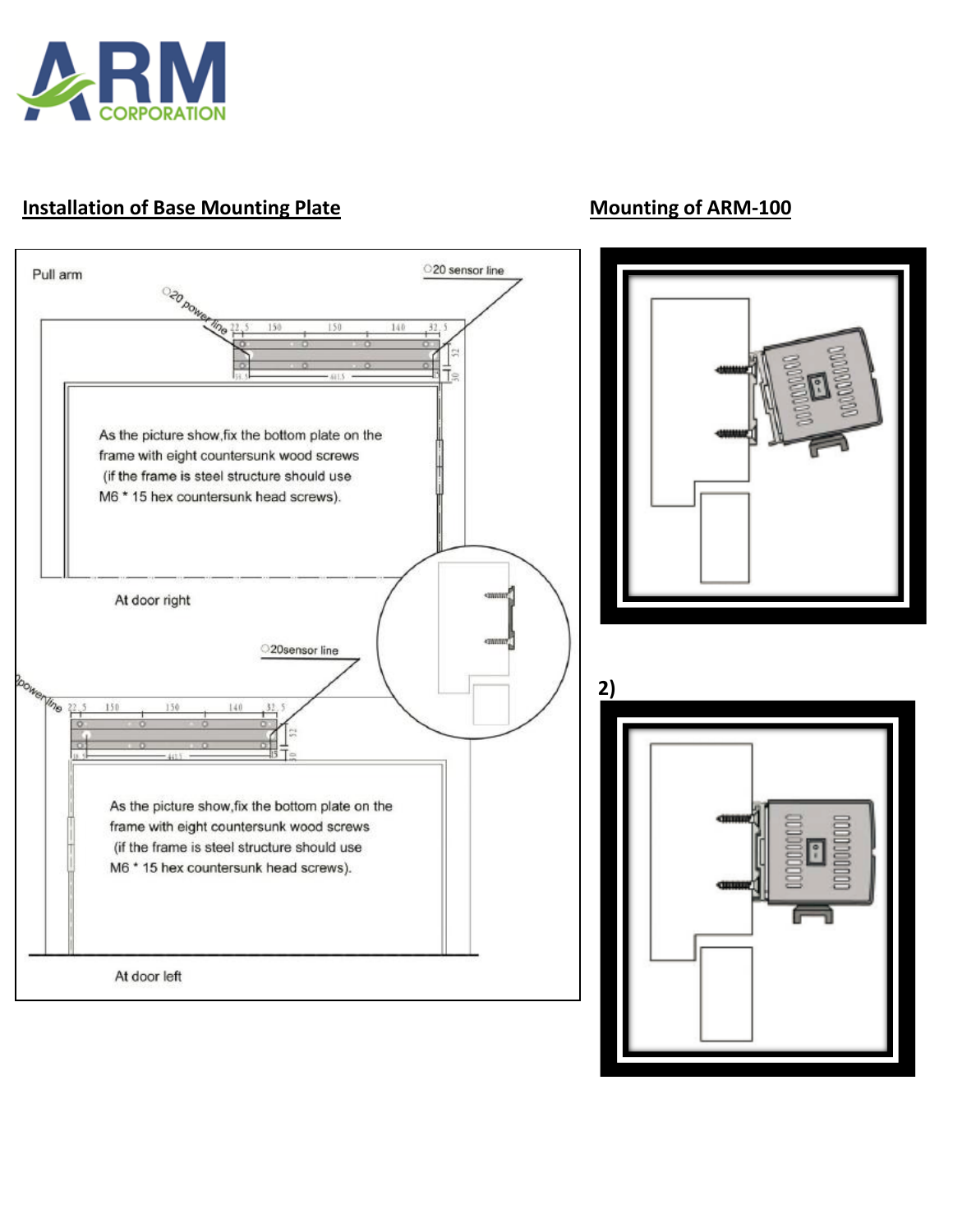

## **Technical details and Specifications**